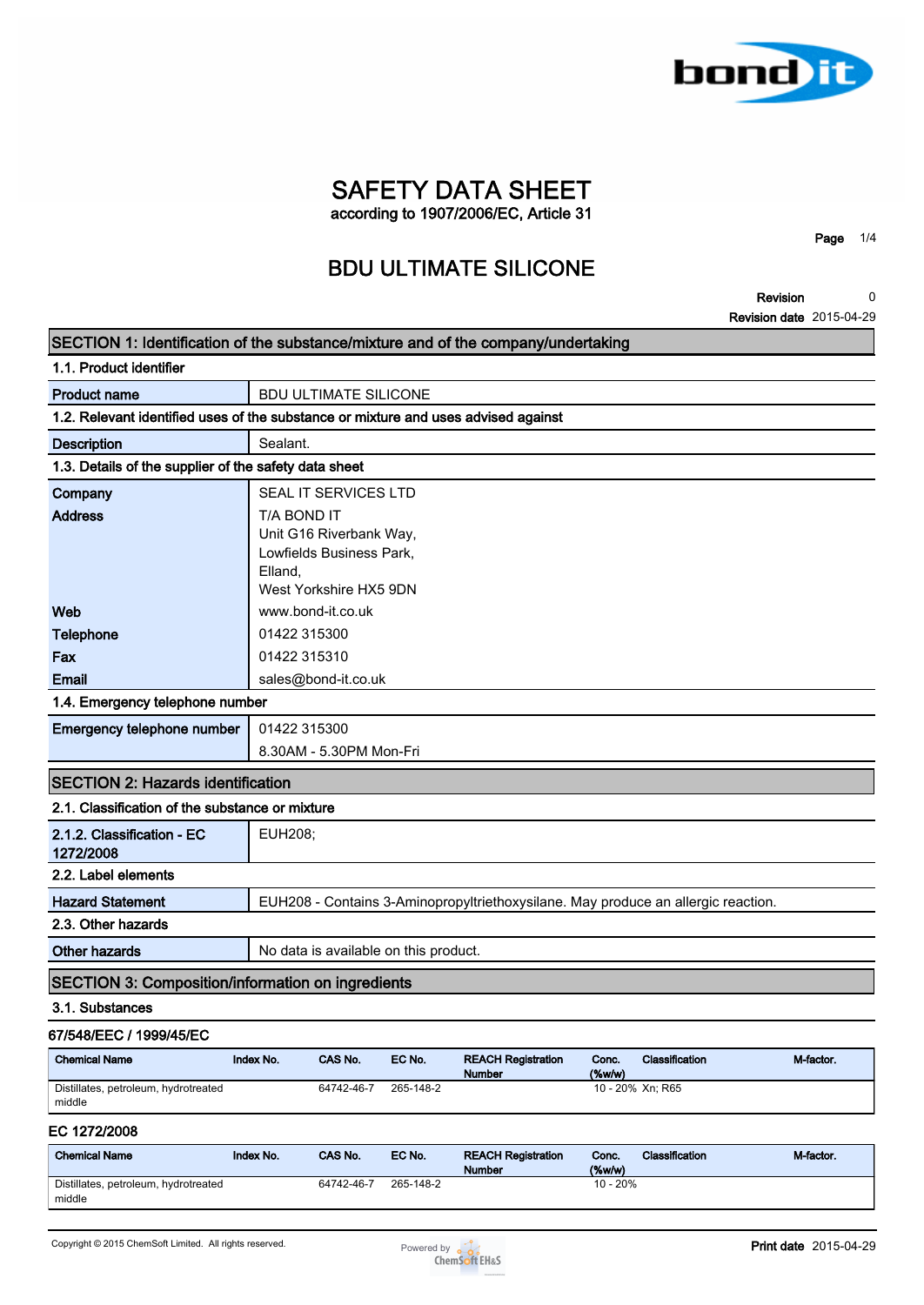#### **Revision 0**

**Revision date 2015-04-29**

| <b>SECTION 4: First aid measures</b>                              |                                                                                                                                                                         |  |  |
|-------------------------------------------------------------------|-------------------------------------------------------------------------------------------------------------------------------------------------------------------------|--|--|
| 4.1. Description of first aid measures                            |                                                                                                                                                                         |  |  |
| Inhalation                                                        | Move the exposed person to fresh air.                                                                                                                                   |  |  |
| Eye contact                                                       | Rinse immediately with plenty of water for 15 minutes holding the eyelids open.                                                                                         |  |  |
| <b>Skin contact</b>                                               | Wash off immediately with plenty of soap and water. Remove contaminated clothing.                                                                                       |  |  |
| Ingestion                                                         | DO NOT INDUCE VOMITING.                                                                                                                                                 |  |  |
|                                                                   | 4.2. Most important symptoms and effects, both acute and delayed                                                                                                        |  |  |
| <b>Inhalation</b>                                                 | May cause irritation to mucous membranes.                                                                                                                               |  |  |
| Eye contact                                                       | May cause irritation to eyes.                                                                                                                                           |  |  |
| <b>Skin contact</b>                                               | May cause irritation to skin.                                                                                                                                           |  |  |
| Ingestion                                                         | May cause irritation to mucous membranes.                                                                                                                               |  |  |
|                                                                   | 4.3. Indication of any immediate medical attention and special treatment needed                                                                                         |  |  |
| Eye contact                                                       | Seek medical attention if irritation or symptoms persist.                                                                                                               |  |  |
| <b>Skin contact</b>                                               | Seek medical attention if irritation or symptoms persist.                                                                                                               |  |  |
| Ingestion                                                         | Seek medical attention if irritation or symptoms persist.                                                                                                               |  |  |
| <b>SECTION 5: Firefighting measures</b>                           |                                                                                                                                                                         |  |  |
| 5.1. Extinguishing media                                          |                                                                                                                                                                         |  |  |
|                                                                   | Use extinguishing media appropriate to the surrounding fire conditions.                                                                                                 |  |  |
| 5.2. Special hazards arising from the substance or mixture        |                                                                                                                                                                         |  |  |
|                                                                   | Burning produces irritating, toxic and obnoxious fumes.                                                                                                                 |  |  |
| 5.3. Advice for firefighters                                      |                                                                                                                                                                         |  |  |
|                                                                   | Wear suitable respiratory equipment when necessary.                                                                                                                     |  |  |
| <b>SECTION 6: Accidental release measures</b>                     |                                                                                                                                                                         |  |  |
|                                                                   | 6.1. Personal precautions, protective equipment and emergency procedures                                                                                                |  |  |
|                                                                   | Ensure adequate ventilation of the working area.                                                                                                                        |  |  |
| 6.2. Environmental precautions                                    |                                                                                                                                                                         |  |  |
|                                                                   | Do not allow product to enter drains. Prevent further spillage if safe.                                                                                                 |  |  |
| 6.3. Methods and material for containment and cleaning up         |                                                                                                                                                                         |  |  |
|                                                                   | Absorb with inert, absorbent material. Sweep up. Transfer to suitable, labelled containers for<br>disposal. Clean spillage area thoroughly with plenty of water.        |  |  |
| 6.4. Reference to other sections                                  |                                                                                                                                                                         |  |  |
|                                                                   | See section 13. Disposal Considerations for further information. See section 8. PPE for further<br>information.                                                         |  |  |
| <b>SECTION 7: Handling and storage</b>                            |                                                                                                                                                                         |  |  |
| 7.1. Precautions for safe handling                                |                                                                                                                                                                         |  |  |
|                                                                   | Avoid contact with eyes and skin. Ensure adequate ventilation of the working area. Adopt best<br>Manual Handling considerations when handling, carrying and dispensing. |  |  |
| 7.2. Conditions for safe storage, including any incompatibilities |                                                                                                                                                                         |  |  |
|                                                                   | Keep in a cool, dry, well ventilated area. Keep containers tightly closed. Store in correctly labelled<br>containers.                                                   |  |  |
| <b>SECTION 8: Exposure controls/personal protection</b>           |                                                                                                                                                                         |  |  |
| 8.1. Control parameters                                           |                                                                                                                                                                         |  |  |
|                                                                   |                                                                                                                                                                         |  |  |
|                                                                   | No data is available on this product.                                                                                                                                   |  |  |
| 8.2. Exposure controls                                            |                                                                                                                                                                         |  |  |

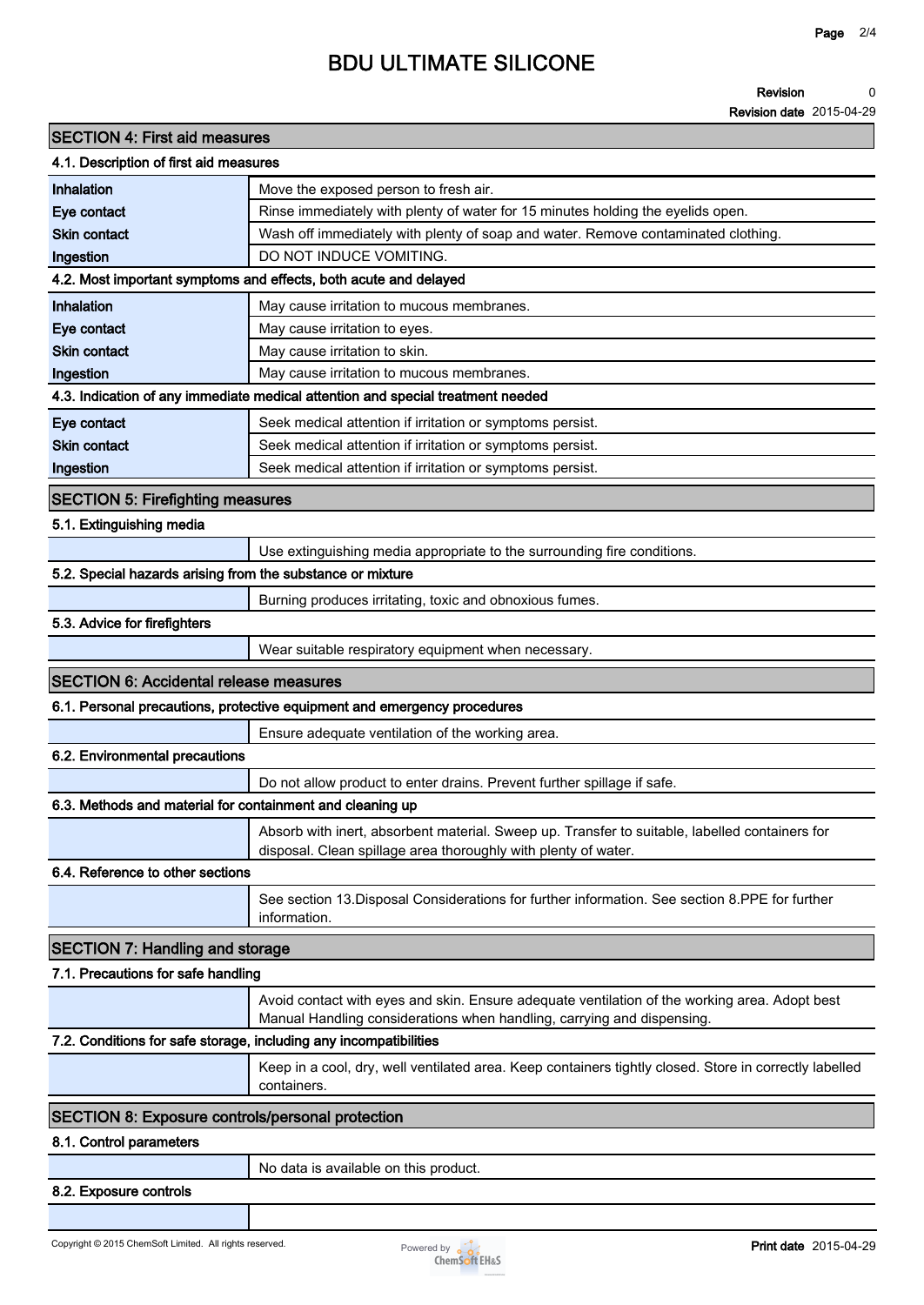**Revision Revision date 2015-04-29 0**

| 8.2. Exposure controls       |                                                      |  |
|------------------------------|------------------------------------------------------|--|
| 8.2.2. Individual protection | Wear protective clothing.                            |  |
| measures                     |                                                      |  |
| Eye / face protection        | In case of splashing, wear: Approved safety goggles. |  |
|                              |                                                      |  |

#### **SECTION 9: Physical and chemical properties**

### **9.1. Information on basic physical and chemical properties**

| <b>Appearance</b> Paste                 |                               |
|-----------------------------------------|-------------------------------|
|                                         | Colour Various                |
|                                         | <b>Odour</b> Characteristic   |
|                                         | pH Not applicable.            |
|                                         | Melting point Not applicable. |
| Initial boiling point Not applicable.   |                               |
|                                         | Flash point Not applicable.   |
| Autoignition temperature $\vert$ > 400  |                               |
| Lower Explosive Limit   Not applicable. |                               |
|                                         | Viscosity   Not applicable.   |
|                                         |                               |

#### **SECTION 10: Stability and reactivity**

**10.1. Reactivity**

|                                              | No data is available on this product. |  |
|----------------------------------------------|---------------------------------------|--|
| 10.2. Chemical stability                     |                                       |  |
|                                              | Stable under normal conditions.       |  |
| 10.3. Possibility of hazardous reactions     |                                       |  |
|                                              | No data is available on this product. |  |
| 10.4. Conditions to avoid                    |                                       |  |
|                                              | No data is available on this product. |  |
| 10.5. Incompatible materials                 |                                       |  |
|                                              | No data is available on this product. |  |
| 10.6. Hazardous decomposition products       |                                       |  |
|                                              | No data is available on this product. |  |
| <b>SECTION 11: Toxicological information</b> |                                       |  |
| 11.1. Information on toxicological effects   |                                       |  |
| <b>Acute toxicity</b>                        | No data is available on this product. |  |
| <b>SECTION 12: Ecological information</b>    |                                       |  |
| 12.2. Persistence and degradability          |                                       |  |
|                                              | No data is available on this product. |  |
| 12.3. Bioaccumulative potential              |                                       |  |
|                                              | No data is available on this product. |  |
| 12.4. Mobility in soil                       |                                       |  |
|                                              | No data is available on this product. |  |
| 12.5. Results of PBT and vPvB assessment     |                                       |  |
|                                              | No data is available on this product. |  |
| 12.6. Other adverse effects                  |                                       |  |
|                                              | No data is available on this product. |  |
| <b>SECTION 13: Disposal considerations</b>   |                                       |  |